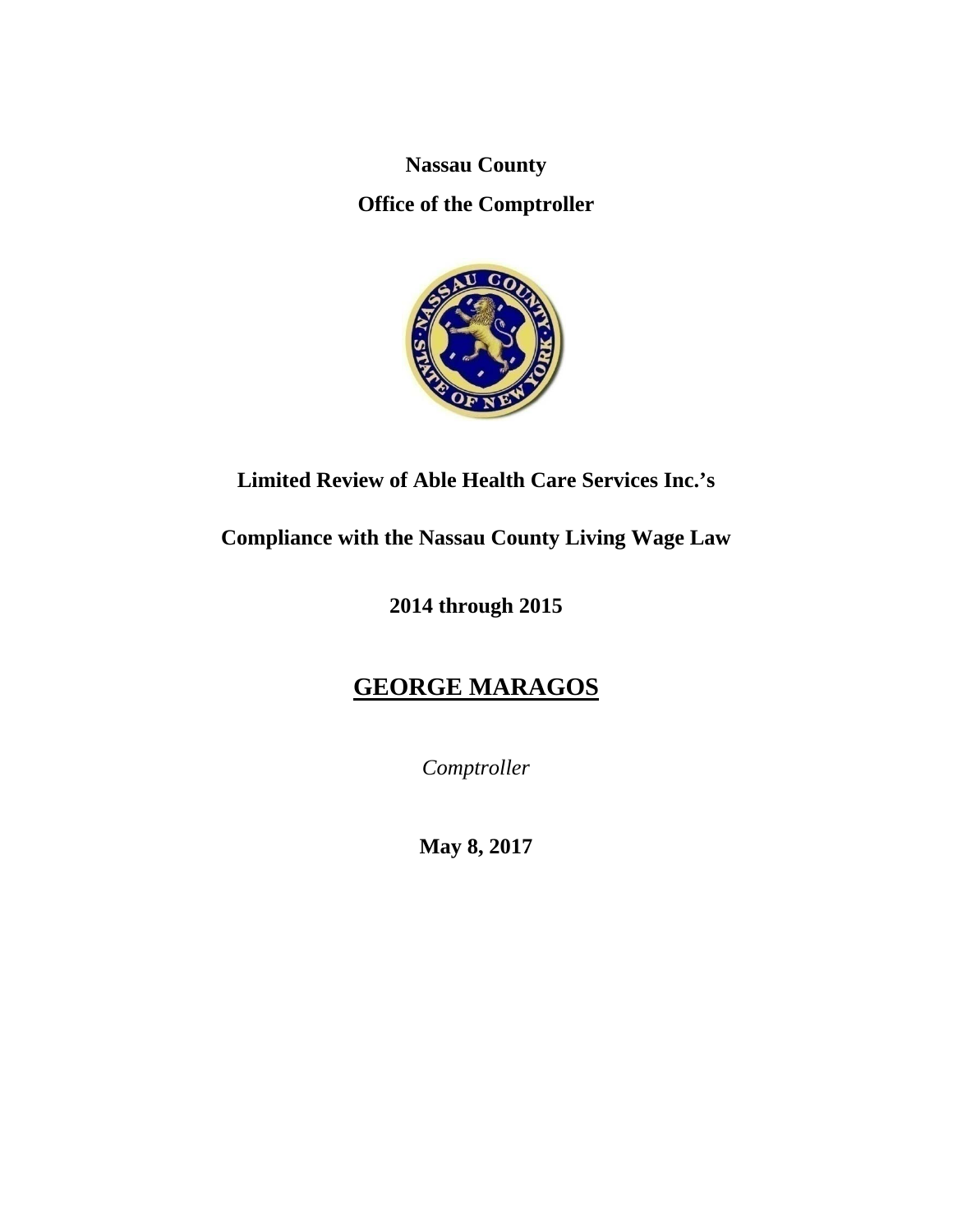**NASSAU COUNTY**  *OFFICE OF THE COMPTROLLER* 

> **George Maragos**  *Comptroller*

James Garner *Chief Deputy Comptroller*

Sergio Blanco *Deputy Comptroller - Legal* 

Karen C. Green *Director of Communications*

### **Audit Staff**

JoAnn Greene, MBA, CPA *Director of Field Audit* 

> Brian Fredericks *Field Auditor III*

Aurora Scifo, CPA *Assistant Director of Field Audit* 

> Judith Mullings *Field Auditor II*

Limited Review of Able Health Care Services Inc.'s Compliance with the Nassau County Living Wage Law 2014 through 2015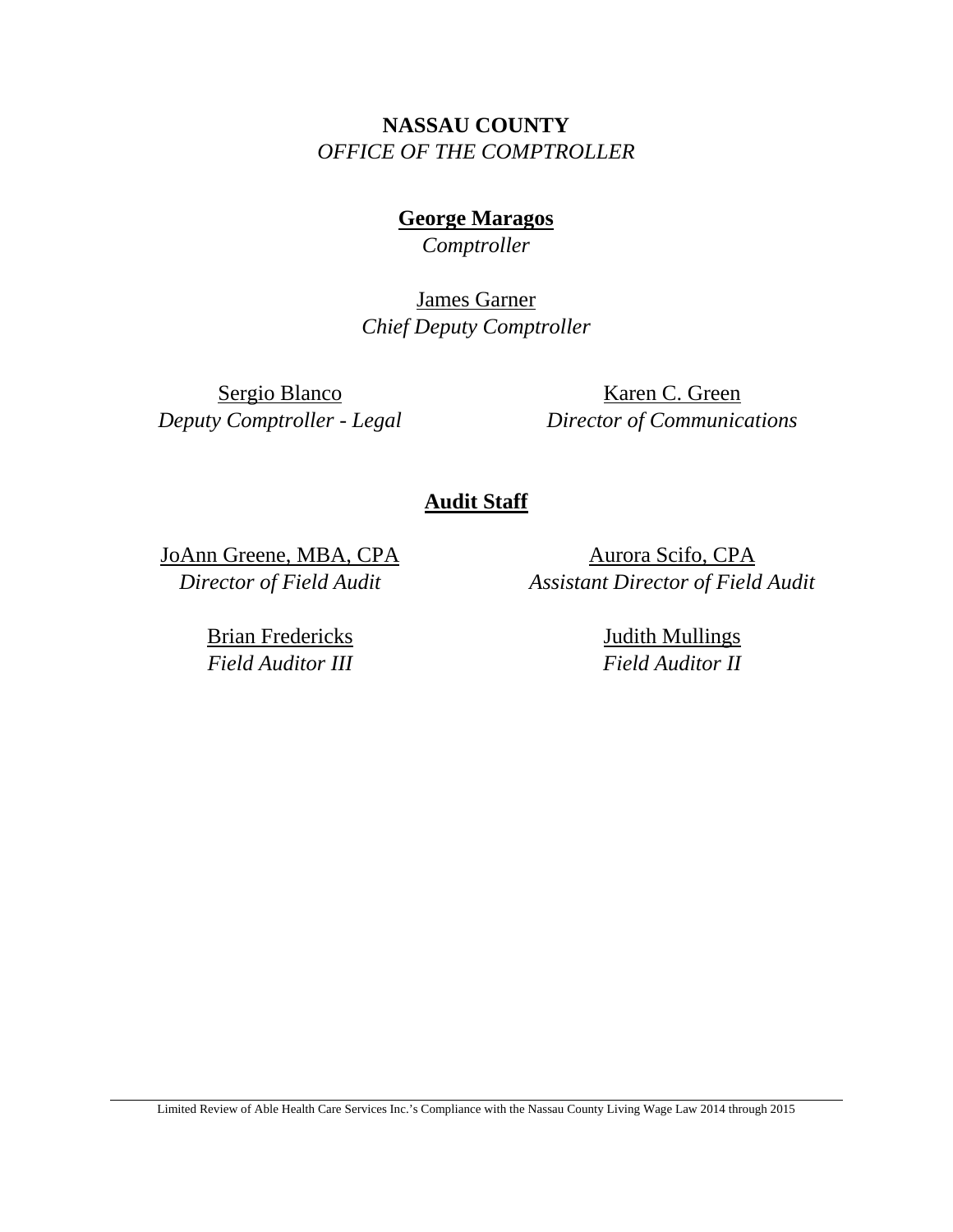#### **Introduction:**

Able Health Care Services, Inc. ("Able") contracted with the Nassau County Department of Social Services to provide Personal Care Service to clients covered under Medicaid. The reimbursement for these services are through Medicaid's eMedNy billing. The contract has been in effect since January 1, 2011 and is automatically renewed every year unless there is cause for termination.<sup>1</sup> The contract requires compliance with the Nassau County Living Wage Law  $("Law)^2$ .

This Law was enacted by the Nassau County Legislature to ensure that all employees of contractors that do business with Nassau County earn the living wage and receive health benefits or a health benefits supplement. In addition, full time employees working 40 hours weekly are provided 12 days paid days off, while part time workers who work 20 hours or more receive a proportionate amount.

The Contract also states that live-in aides will be expected to work no more than thirteen (13) hours in a twenty-four (24) hour day for which they are on call, and no more than (5) days per week on average.

The Nassau County Comptroller's office is responsible for monitoring, investigating, and auditing compliance with this law. 3

#### **Purpose:**

The purpose of this review is to ensure Able is in compliance with the Nassau County Living Wage law as it relates to:

- a) paying the Living Wage rate that either includes health benefits or a health benefit supplement; and
- b) paying 12 days compensation time to employees who work 40 hours per week, and a proportionate amount to those who work 20 or more hours.

#### **Key Findings:**

 $\overline{a}$ 

 Able underpaid four live-in aides a total of \$31,604. These aides were paid at the proper rate for only 10 hours instead of the 13 hours they were scheduled to work per 24-hour shift. $4$ 

<sup>&</sup>lt;sup>1</sup> CQSS11000097, Contractual Agreement between Nassau County Department of Social Services and Able Health Care Services, Inc.

<sup>&</sup>lt;sup>2</sup> Miscellaneous Laws of Nassau County- Title 57 – Nassau County Living Wage Law  $^3$  The Comptroller's rules can be found on the Nassau County Comptroller's website

<sup>&</sup>lt;sup>3</sup> The Comptroller's rules can be found on the Nassau County Comptroller's website.

<sup>&</sup>lt;sup>4</sup> NYS Department of Labor Opinion, RO-09-00169, & US Department of Labor, 29 CFR §785.22-Duty of 24 hours or more.

Limited Review of Able Health Care Services Inc.'s Compliance with the Nassau County Living Wage Law 2014 through 2015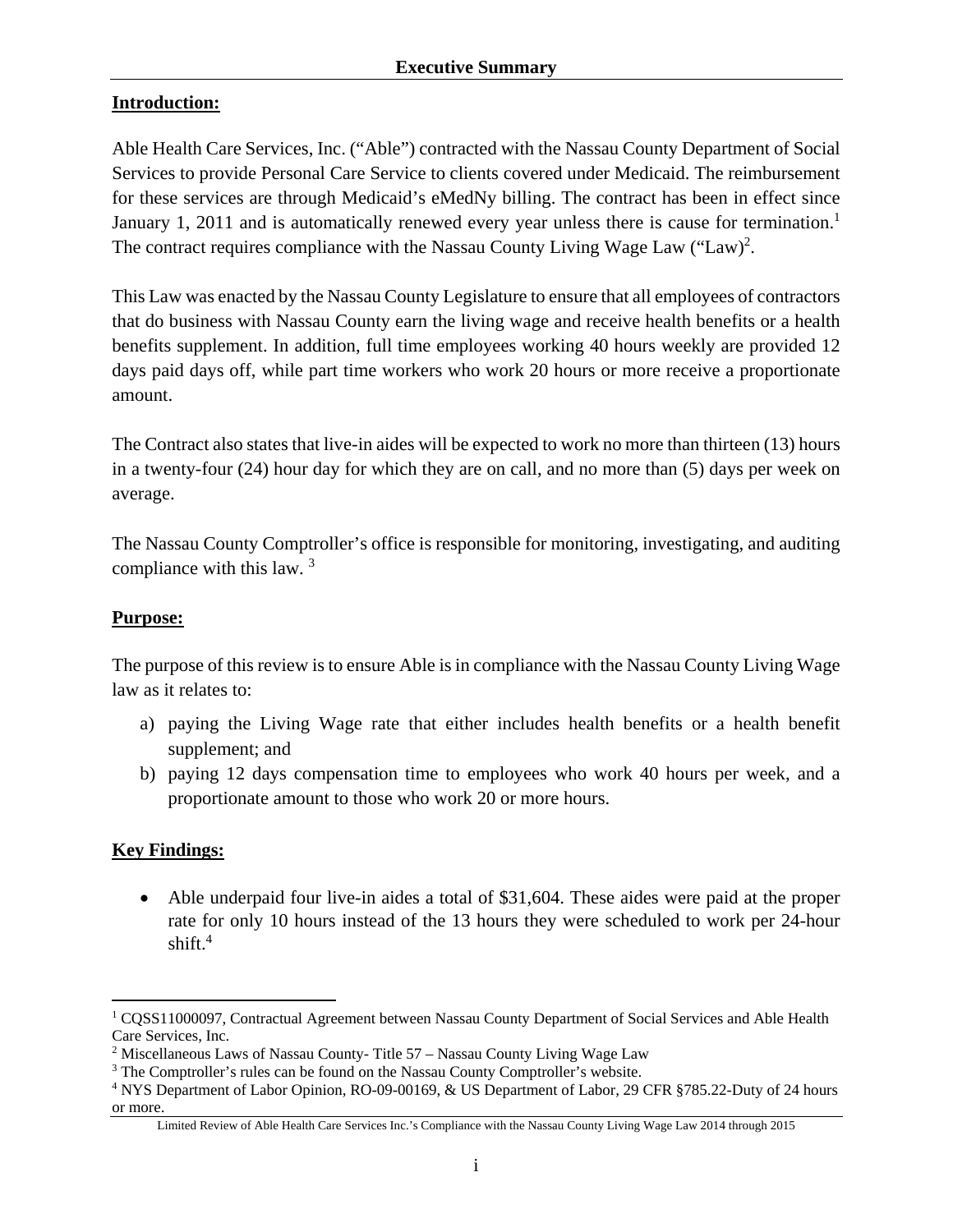Able owed eight employees an estimated total of \$435 for accrued leave time earned.

#### **Key Recommendations:**

Able should:

- update its policy to ensure live-in aides are paid for 13 hours per 24-hour shift;
- maintain appropriate records of compensated time accrued to ensure that part-time employees who work twenty or more hours per week accrue leave in increments equal to the rate of accrual for full-time employees;
- pay the \$31,604 owed to four employees who were not paid for 13 hours during the audit period;
- pay the \$435 owed to eight employees for unpaid accrued leave time earned; and
- provide proof of the payments to the Comptroller's Office.

#### *\*\*\*\*\*\**

The matters covered in this report have been discussed with the officials of Able Health Care Inc. On March 30, 2017, we submitted a draft report to Able for their review. Able provided their response on April 14, 2017. Their response and our follow-up to their response are included as an appendix to this report.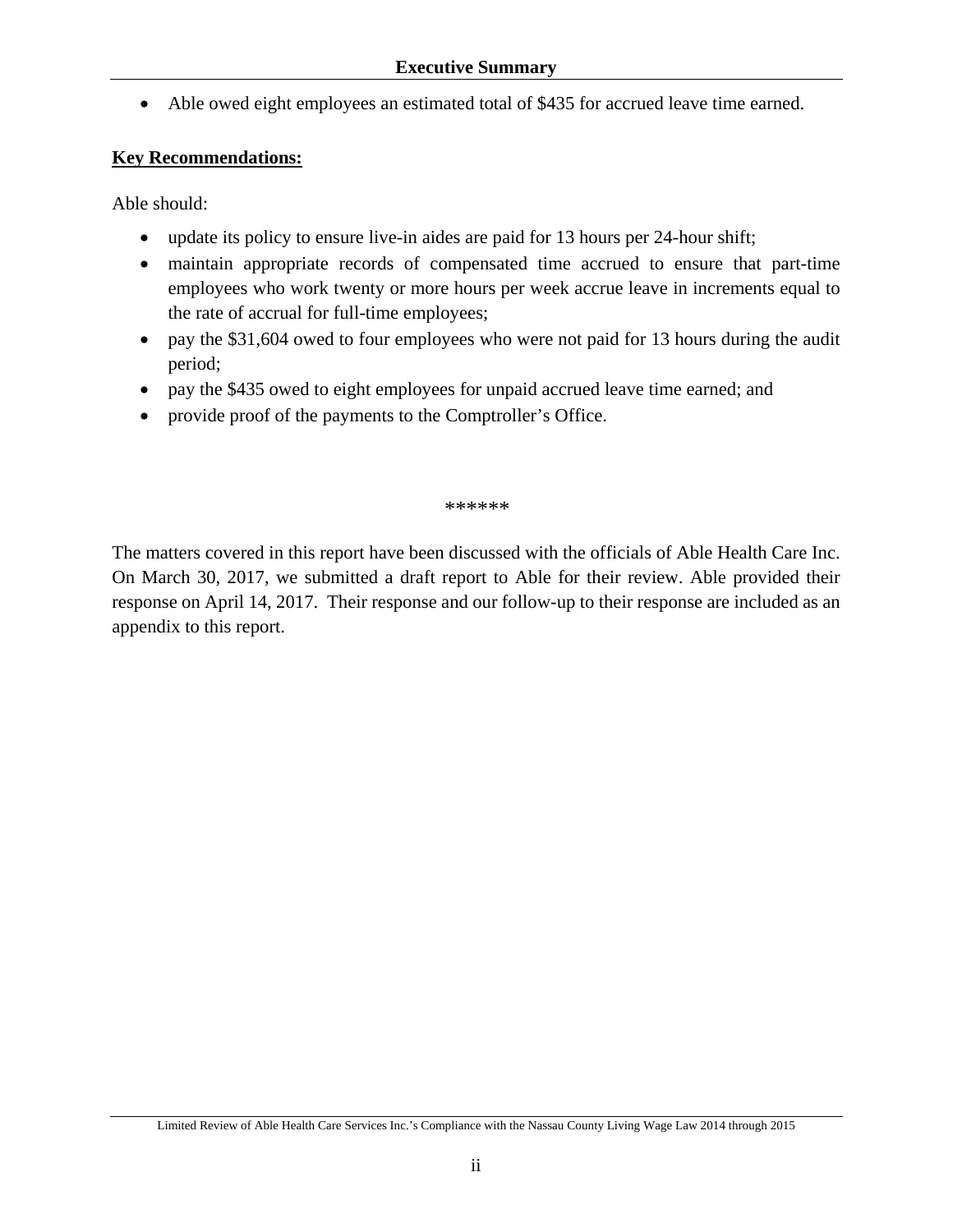## **Page**

| (1) Live-in Aides Were Not Paid For 2,094 Hours Totaling \$31,604 in Underpayments 3 |  |
|--------------------------------------------------------------------------------------|--|
| (2) Eight (8) Employees Were Underpaid for Compensation Time Totaling \$435  4       |  |
|                                                                                      |  |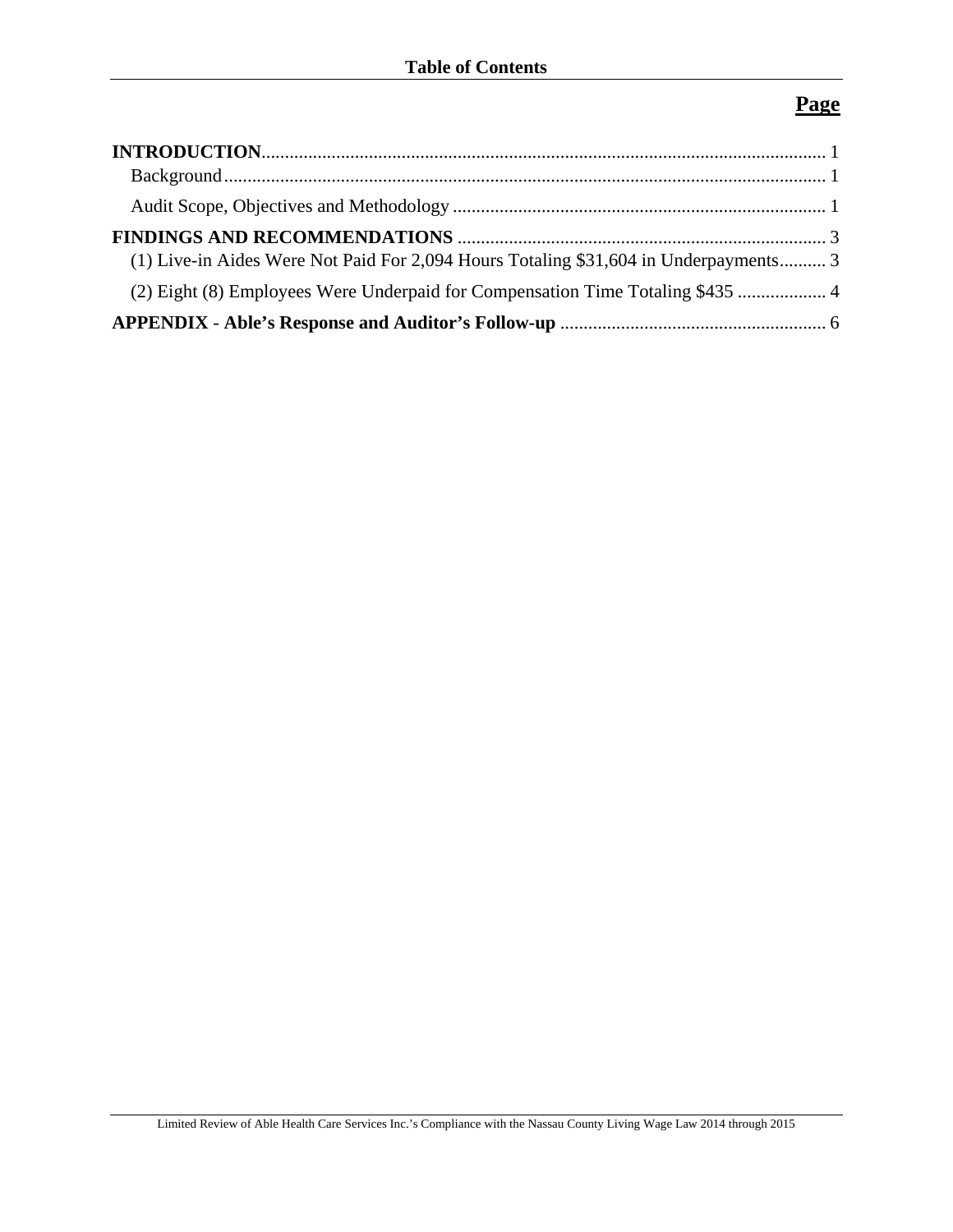### **Background**

The Living Wage Law ("Law") was enacted by the Nassau County Legislature to ensure that all employees of contractors that do business with Nassau County earn the Living Wage and receive health benefits or a health benefits supplement. Under the Law, full-time employees working 40 hours per week are entitled to receive no less than 12 paid days off a year, while part-time employees working at least 20 hours per week receive proportionate compensated days off.<sup>5</sup>

The contract between Able Health Care Services Inc. ("Able") as the "Provider" and Nassau County<sup>6</sup> for personal care services<sup>7</sup> to recipients of Medicaid<sup>8</sup> states that Able Health Care will comply with all requirements of the Law.

In addition, the contract provides that live-in aides will be expected to work no more than thirteen (13) hours within the twenty-four (24) hours per day they are on call and no more than (5) days per week on average.

This contract, which became effective on January 1, 2011, is automatically renewed at the end of each year unless terminated.

Able, as the Provider, is reimbursed for these personal care services by Medicaid via eMedNy at rates set forth by the New York State Department of Health. For the year 2015, reimbursements amounted to \$472,644. For years 2014 and 2015, forty-one employees were covered under this contract, of which four worked as live-in aides.

#### **Audit Scope, Objectives and Methodology**

The objective of the review was to determine whether Able was in compliance with the Nassau County Living Wage Law and related Rules. The review period was January 1, 2014 to December 31, 2015.

The specific objectives included:

- Review Medicaid reimbursements (eMedNy) and patient schedules to ensure completeness of the payroll.
- Compare the payroll rate of pay with the applicable Living Wage rate.

 $\overline{a}$ 

<sup>&</sup>lt;sup>5</sup> Miscellaneous Laws of Nassau County- Title 57 – Nassau County Living Wage Law.<br><sup>6</sup> Contract Number: COSS11000097 Personal Care Services

Contract Number; CQSS11000097 Personal Care Services.

<sup>7</sup> As defined in New York State 18 NYCRR.

<sup>8</sup> As defined in Title 11 of Article 5 of the New York State Social Services Law and/or Title XIX of the Federal Social Security Act.

Limited Review of Able Health Care Services Inc.'s Compliance with the Nassau County Living Wage Law 2014 through 2015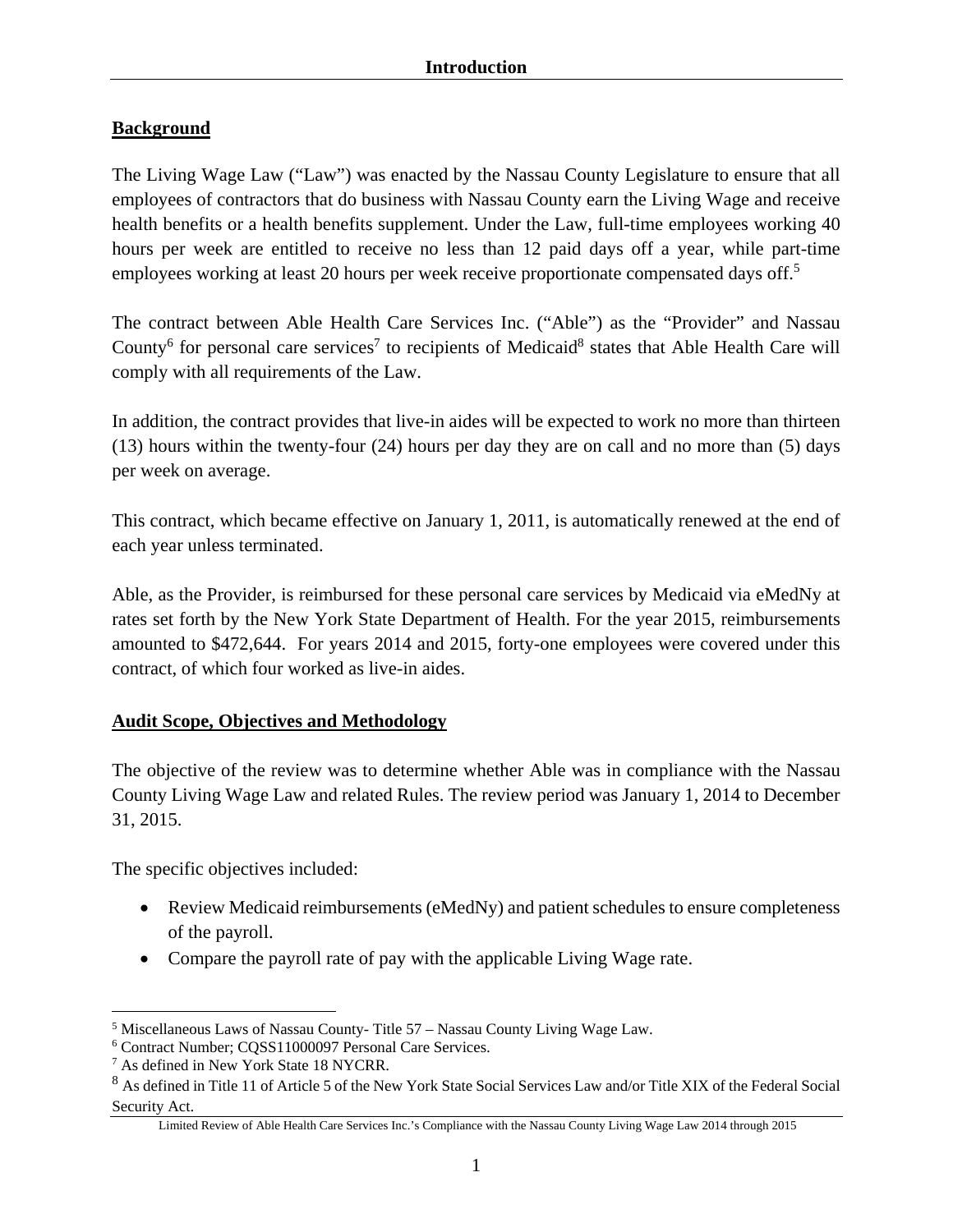- Compare the ADP payroll with ADP's supporting records summarized on an Excel payroll spreadsheet.
- Calculate the compensation for time accrued based on 20 or more hours worked in a 40 hour workweek.

We believe our review provides a reasonable basis for the findings and recommendations contained herein.

Limited Review of Able Health Care Services Inc.'s Compliance with the Nassau County Living Wage Law 2014 through 2015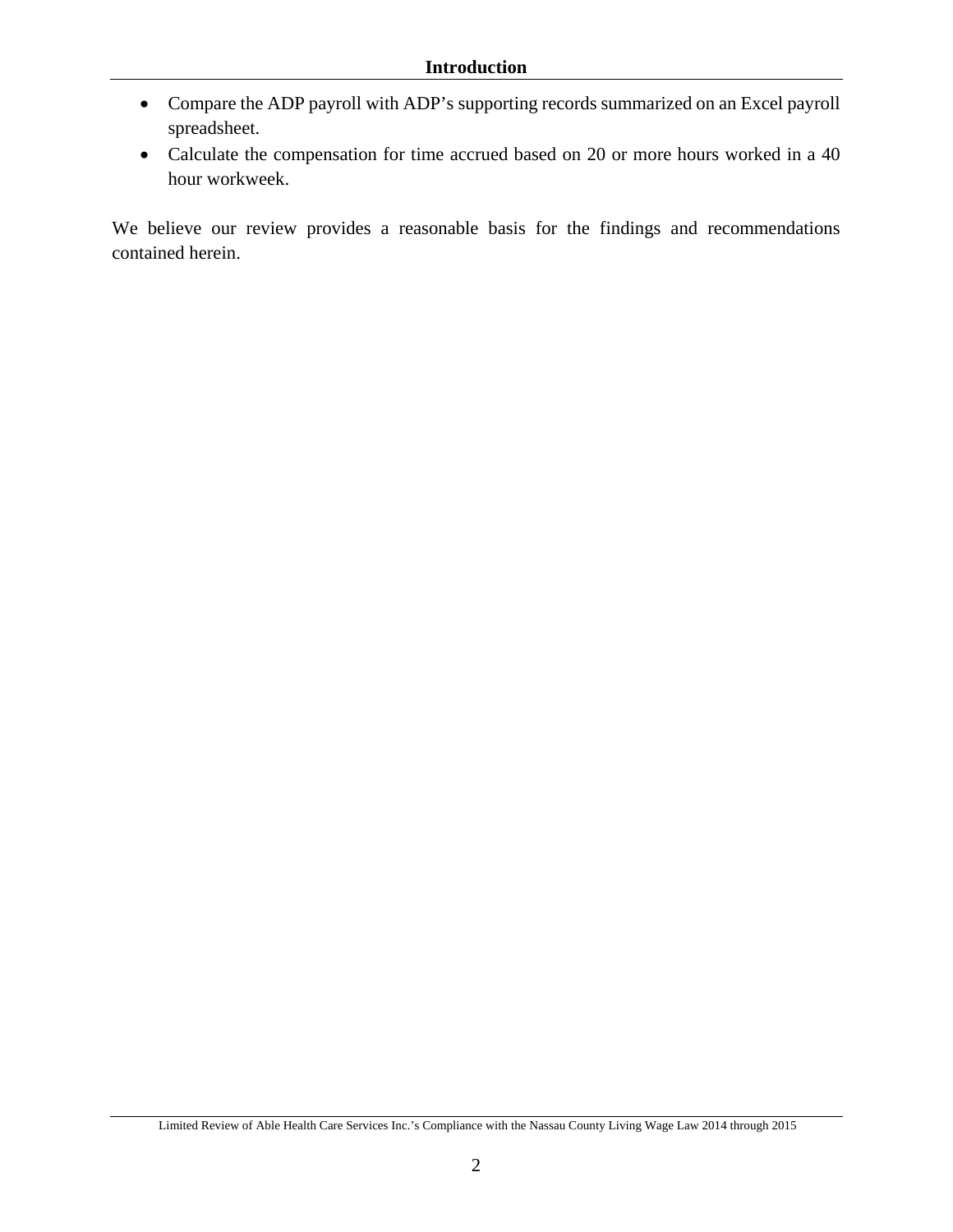#### **Audit Finding:**

#### **(1) Live-in Aides Were Not Paid For 2,094 Hours Totaling \$31,604 in Underpayments**

Our review revealed that four (4) employees were underpaid for 2,094 hours totaling \$31,604. These employees were scheduled to work 13-hour shifts, but were only paid for 10 hours, which is not in compliance with the Law. The Law provides that aides be paid for every hour they are required to be at a client's home<sup>9</sup>. The New York State Department of Labor's interpretation of the law is that a home care aide employed to work a 24-hour shift must be paid for *at least* 13 hours<sup>10</sup>. Further, Able was reimbursed from eMedNy at the Live-In rates, confirming that these employees stayed overnight at the clients' homes.

We compared Able's ADP Payroll Register with their "Schedules by Clients" reports and found that from 2014 through December 6, 2015, four (4 ) of forty-one (41) employees were underpaid for 2,094 hours totaling \$31,604.

Exhibit I is a summary by employee of the unpaid hours and associated dollar amounts due for each year.

#### **Exhibit I**

### **Able Health Care Summary of Underpaid Live In Aid Hours and Amounts Due January 1, 2014 - December 31, 2015**

| 2014          |               | 2015          |               | <b>Total</b>  |               |
|---------------|---------------|---------------|---------------|---------------|---------------|
| <b>Unpaid</b> | <b>Amount</b> | <b>Unpaid</b> | <b>Amount</b> | <b>Unpaid</b> | <b>Amount</b> |
| <b>Hours</b>  | Due           | <b>Hours</b>  | Due           | <b>Hours</b>  | Due           |
| 783           | \$12,004.26   | 741           | \$11,498.46   | 1,524         | \$23,502.72   |
| 159           | 2,347.14      | 207           | 2,955.32      | 366           | 5,302.46      |
| 153           | 2,436.66      | 0             |               | 153           | 2,436.66      |
| 0             | -             | 51            | 361.86        | 51            | 361.86        |
| 1,095         | \$16,788.06   | 999           | \$14,815.64   | 2,094         | \$31,603.70   |
|               |               |               |               |               |               |

 $\overline{a}$ 

<sup>&</sup>lt;sup>9</sup> 12 N.Y.C.R.R.§142.2.1

<sup>&</sup>lt;sup>10</sup> NYS Department of Labor Opinion, RO-09-00169 - The minimum 13 hours of compensation is premised on the following: the aide is allowed 8 hours of sleep, actually receives at least 5 uninterrupted hours of sleep and gets three long meal breaks on the 24 hour shift.

Limited Review of Able Health Care Services Inc.'s Compliance with the Nassau County Living Wage Law 2014 through 2015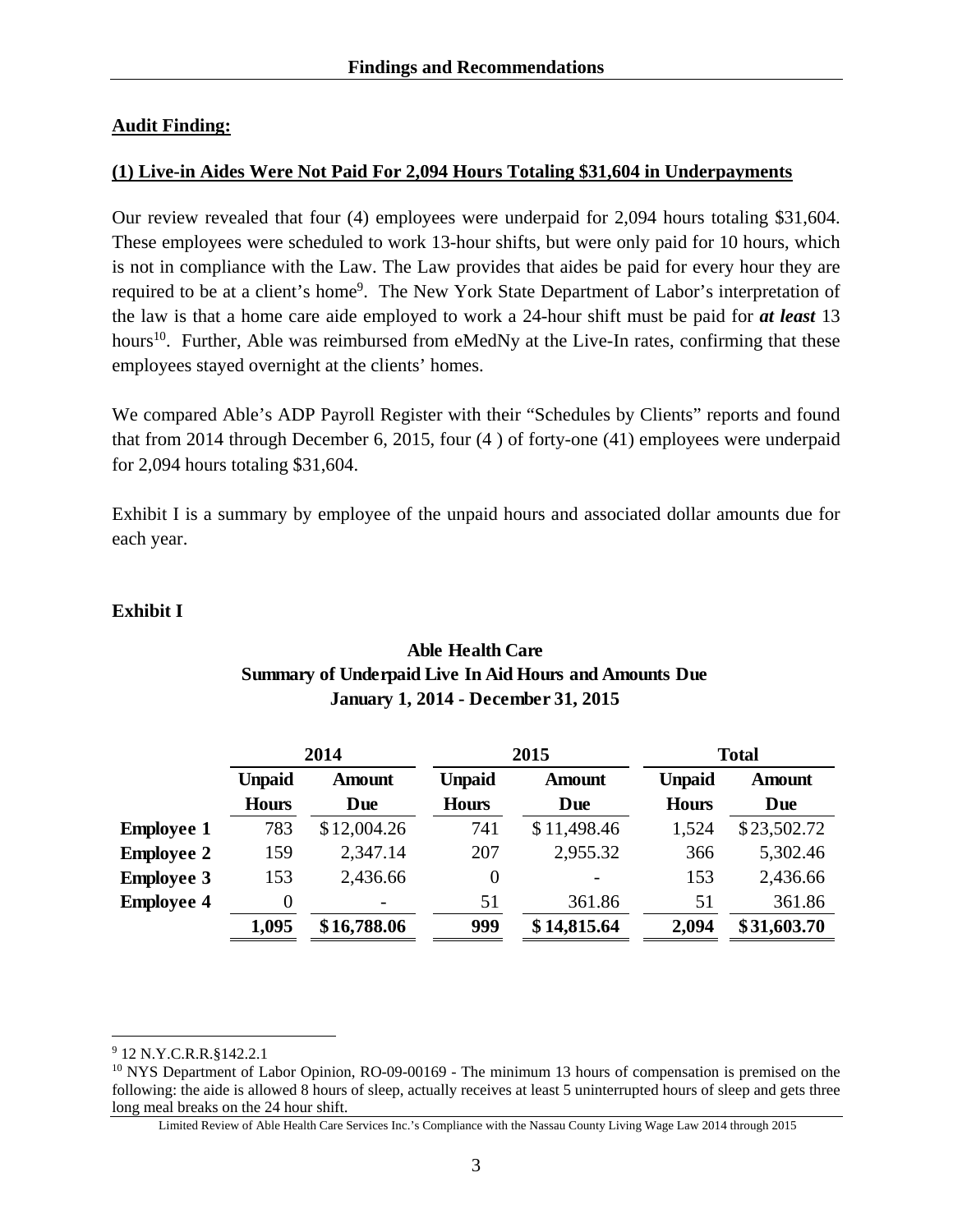#### **Audit Recommendations:**

We recommend that Able:

- update its policy to ensure live-in aides are paid for 13 hours per 24-hour shift; and
- pay the amount owed to each employees and provide proof of payment to the Comptroller's Office with supporting calculations.

#### **Audit Finding:**

 $\overline{a}$ 

#### **(2) Eight (8) Employees Were Underpaid for Compensation Time Totaling \$435**

Our review revealed that Able did not maintain accurate and complete time records of accrued compensation time. The Nassau County Living Wage Law provides that each full-time covered employee is entitled to 12 paid days off, while part-time covered employees working at least 20 hours per week receive proportionate compensated days of f<sup>11</sup>. Auditor analysis of the payroll registers from January 2014 to December 2015 found that eight of forty-one employees were underpaid a total of \$435 in compensation time.

Exhibit II is a summary by employee of the number of unpaid hours and the associated dollar amounts due for each year.

<sup>&</sup>lt;sup>11</sup> Miscellaneous Laws of Nassau County - Title 57 - Nassau County Living Wage Law.

Limited Review of Able Health Care Services Inc.'s Compliance with the Nassau County Living Wage Law 2014 through 2015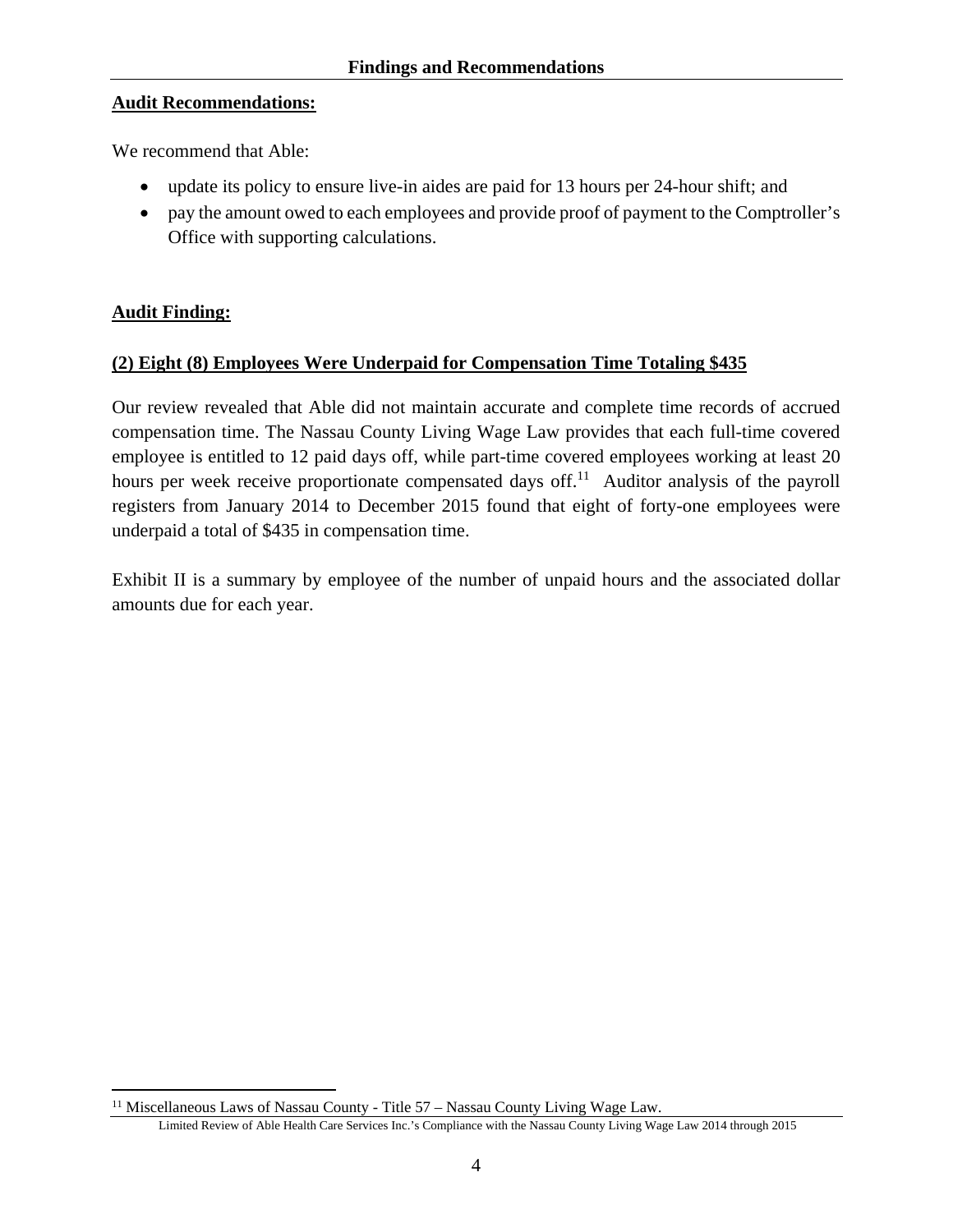#### **Exhibit II**

| <b>January 1, 2014 - December 31, 2015</b> |                               |                      |                               |                      |                               |                      |  |  |  |
|--------------------------------------------|-------------------------------|----------------------|-------------------------------|----------------------|-------------------------------|----------------------|--|--|--|
|                                            | 2014                          |                      | 2015                          |                      | <b>Total</b>                  |                      |  |  |  |
|                                            | <b>Unpaid</b><br><b>Hours</b> | <b>Amount</b><br>Due | <b>Unpaid</b><br><b>Hours</b> | <b>Amount</b><br>Due | <b>Unpaid</b><br><b>Hours</b> | <b>Amount</b><br>Due |  |  |  |
| <b>Employee 1</b>                          | 0                             | \$                   | 1.93                          | \$<br>31.12          | 1.93                          | 31.12<br>\$          |  |  |  |
| <b>Employee 2</b>                          | 0                             |                      | 4.95                          | 76.73                | 4.95                          | 76.73                |  |  |  |
| <b>Employee 3</b>                          | 0                             |                      | 4.94                          | 76.57                | 4.94                          | 76.57                |  |  |  |
| <b>Employee 4</b>                          | 0                             |                      | 6                             | 81.48                | 6                             | 81.48                |  |  |  |
| <b>Employee 5</b>                          | 0                             |                      | 0.84                          | 14.12                | 0.84                          | 14.12                |  |  |  |
| <b>Employee 6</b>                          | 0                             |                      | 2.82                          | 43.71                | 2.82                          | 43.71                |  |  |  |
| <b>Employee 7</b>                          | 0                             |                      | 1.74                          | 26.97                | 1.74                          | 26.97                |  |  |  |
| <b>Employee 8</b>                          | 5.53                          | 84.11                | 0                             |                      | 5.53                          | 84.11                |  |  |  |
|                                            | 5.53                          | \$84.11              | 23.22                         | \$350.70             | 28.75                         | \$434.81             |  |  |  |

**Able Health Care Summary of Unpaid Compensation Time January 1, 2014 - December 31, 2015**

#### **Audit Recommendations:**

We recommend that Able:

- a) maintain appropriate records of compensated time accrued; and
- b) calculate the amount owed to employees eligible for accrued compensated time and provide proof of payment to the Comptroller's Office with supporting calculations.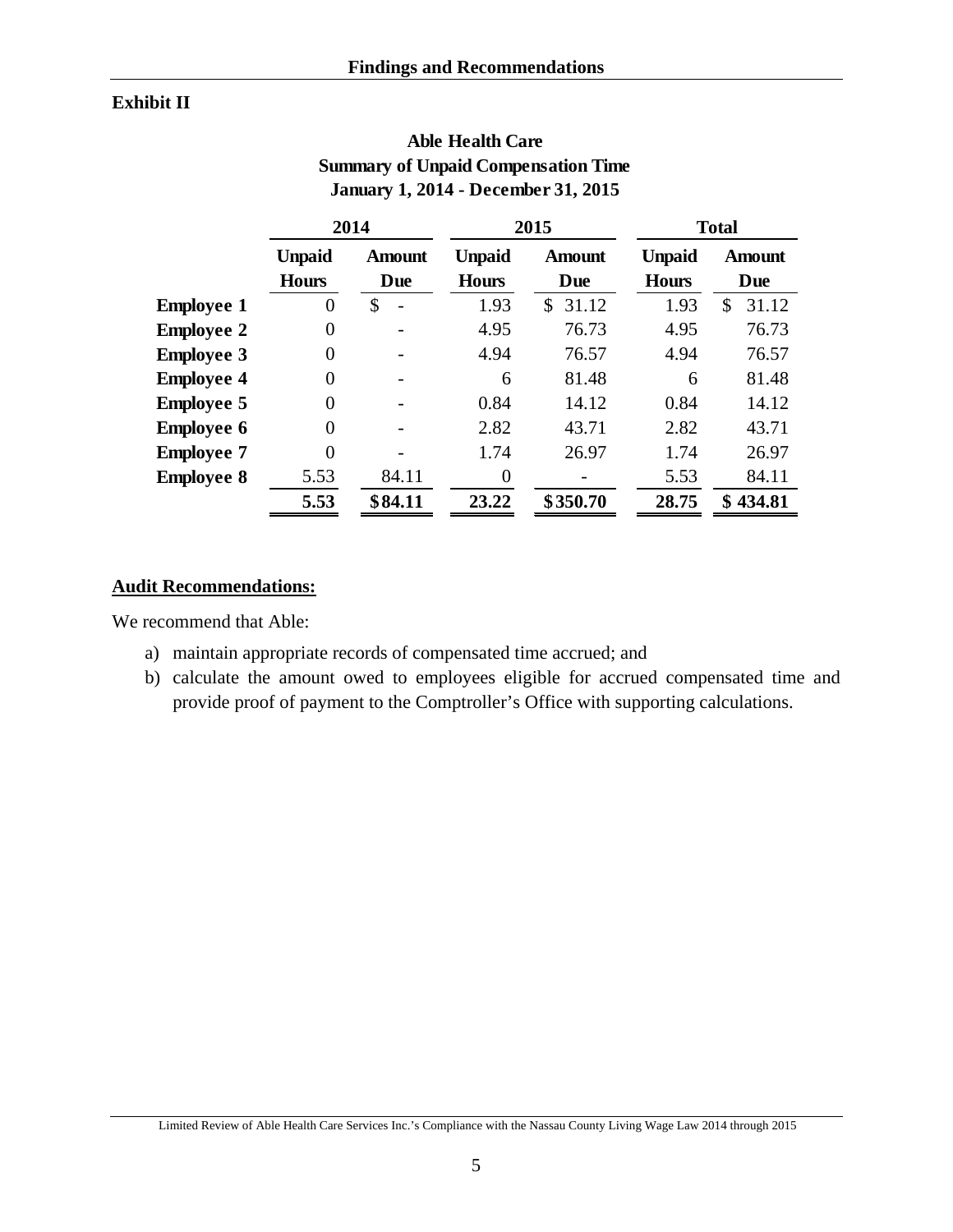

1240 Broadcast Plaza, Merrick, N.Y. 11566 / Tel. 516-546-8000 / Fax. 516-868-7394

April 13, 2017

JoAnn Greene Director of Field Audit Office of the Nassau County Comptroller

Dear Ms. Greene

Able Health Care Services, Inc takes the results of this audit seriously. We understand that employees of contractors that do business with Nassau County earn a living wage and receive health benefits or health benefit supplements. In addition, full time employees working 40 hours weekly are provided 12 days of paid leave, while part time workers who work 20 hours or more receive a proportionate amount. We also understand that live- in aides will be expected to work no more than 13 hours in a twenty four (24) hour day for which they are on call, and no more than (5) days per week on average.

Key findings of this audit found:

- Able underpaid four live-in aides at total of \$31,604. These aides were paid at the proper rate for only 10 instead of 13 hours they were scheduled to work per 24- hours shift
- Able owed eight employees an estimated total of \$435.00 for accrued leave time earned.  $\bullet$

Able Health Care Service, Inc worked with Brian Fredericks, Supervisor Office of the Nassau County Comptroller to ensure aides were compensated for any error in calculation of owed wages. All aides were reimbursed for unpaid hours.

Able Health Care Inc, computer system has been programed to ensure aides on Nassau County cases are paid 13 hours for live-in cases and accurately tracks accrued paid time off and health benefits. Able will be doing random audits to ensure compliance with all regulations

If you need any additional information, please feel free to contact me

Thank you

andy Weeverdew 11PT

Sandy Wemtraub RN, PT **Executive Director** 

A Professional Home Health Care Service by People who Care Providing care since 1976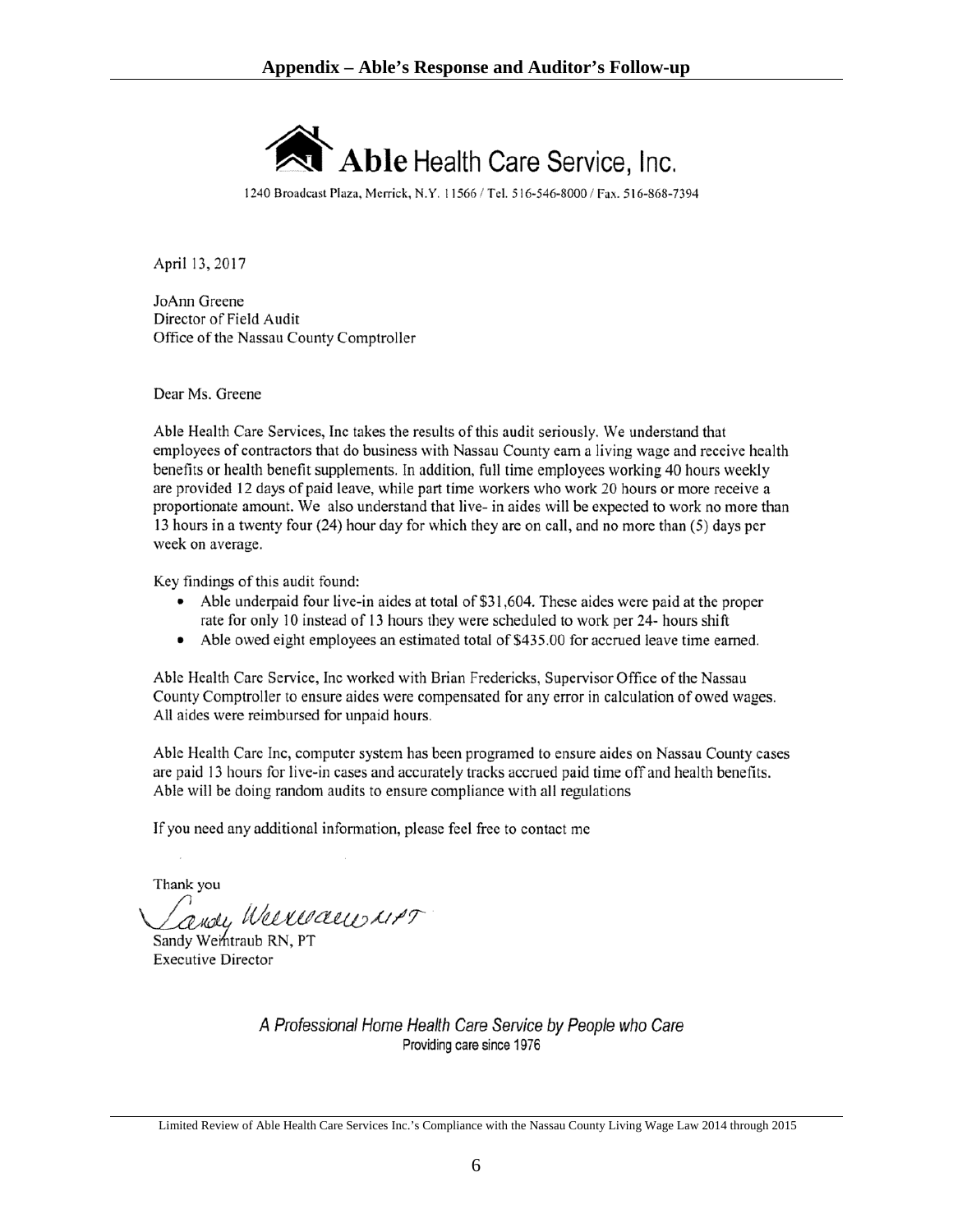### **Audit Finding:**

#### **(1) Live-in Aides Were Not Paid For 2,094 Hours Totaling \$31,604 in Underpayments**

#### **Audit Recommendations:**

We recommend that Able:

- update its policy to ensure live-in aides are paid for 13 hours per 24-hour shift; and
- pay the amount owed to each employees and provide proof of payment to the Comptroller's Office with supporting calculations.

#### **Able's Response:**

Able Health Care Service, Inc. worked with Brian Fredericks, Supervisor, Office of the Nassau County Comptroller to ensure aides were compensated for any error in calculation of owed wages. All aides were reimbursed for unpaid hours.

#### *Auditor's Follow-up:*

*We concur with the corrective action taken.* 

*Follow up review by the auditors noted that Employees 1 and 4 shown in Exhibit I of the report have received the amounts they were due.* 

*Employee 2 was reimbursed in 2 payments; however, the employee had not cashed the second check as of the date of this report (which represented \$572.26 of the \$5302.46 due).* 

*A check was prepared on 2/17/17 to reimburse Employee 3 for the full amount owed of \$2,436.66, but as of the date of this report, the check remained outstanding.* 

*We recommend that every effort is made to ensure Employees 2 and 3 receive the amounts still owed to them and proof of payment (cancelled checks) be provided to the Comptroller's Office.* 

#### **Audit Finding:**

### **(2) Eight (8) Employees Were Underpaid for Compensation Time Totaling \$435**

#### **Audit Recommendations:**

We recommend that Able:

a) maintain appropriate records of compensated time accrued; and